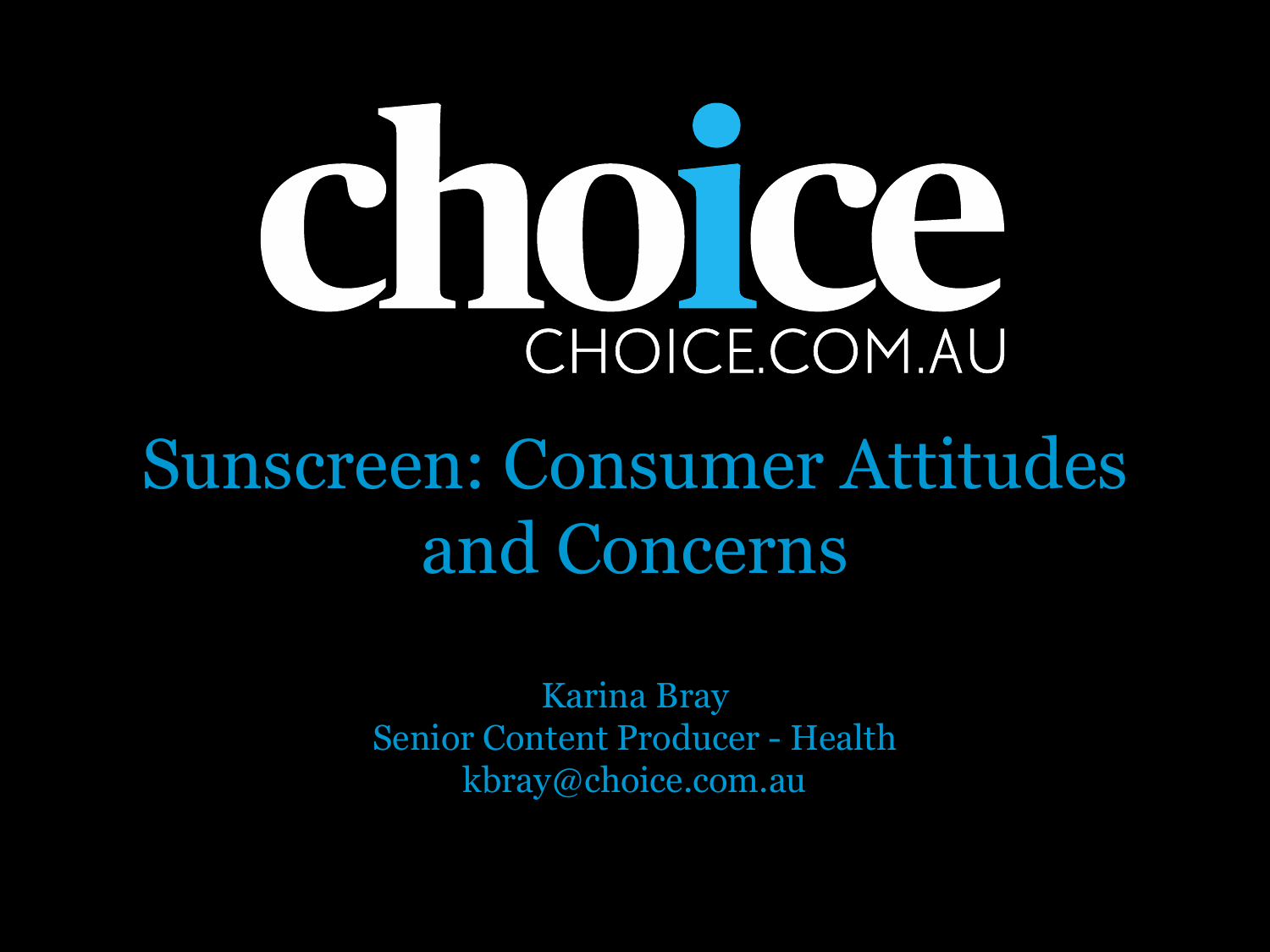#### CHOICE Surveys

Consumer behaviour and attitudes towards sunscreen

- Do consumers use sunscreen when they're planning to be out in the sun?
- If not, why not?
	- What are the main barriers to use?
	- What don't consumers like about sunscreen?
- What safety concerns (if any) do consumers have?

Note: Top-line, unverified results

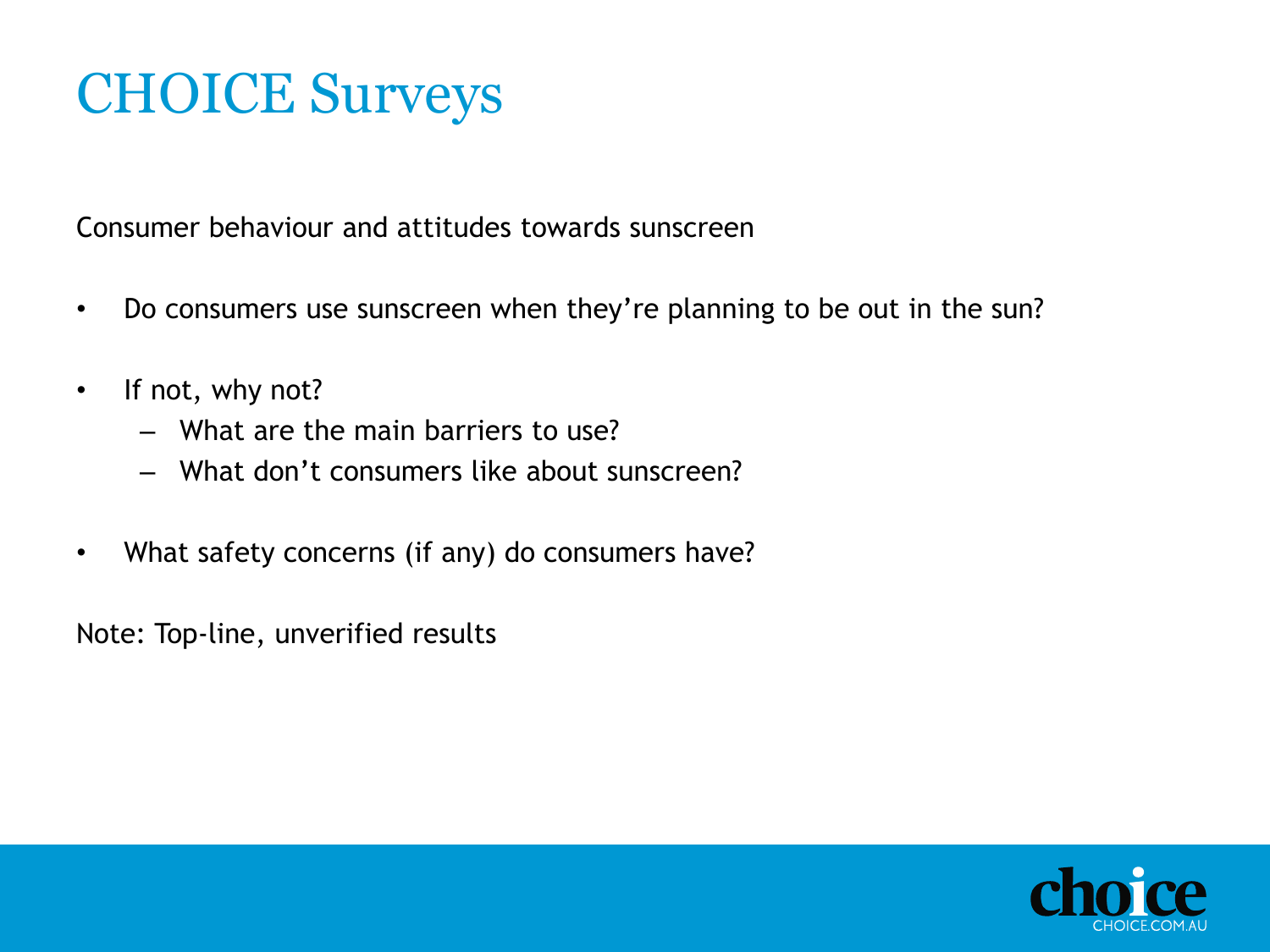# Consumer survey populations

#### Consumer Pulse

- Nationally representative
- Conducted quarterly
- Two questions about sunscreens
- December 2017
- 1029 people

#### Voice Your Choice

- Enthusiastic Choice members
- Whenever we like
- Lot of questions about sunscreens
- February 2018
- 2980 people

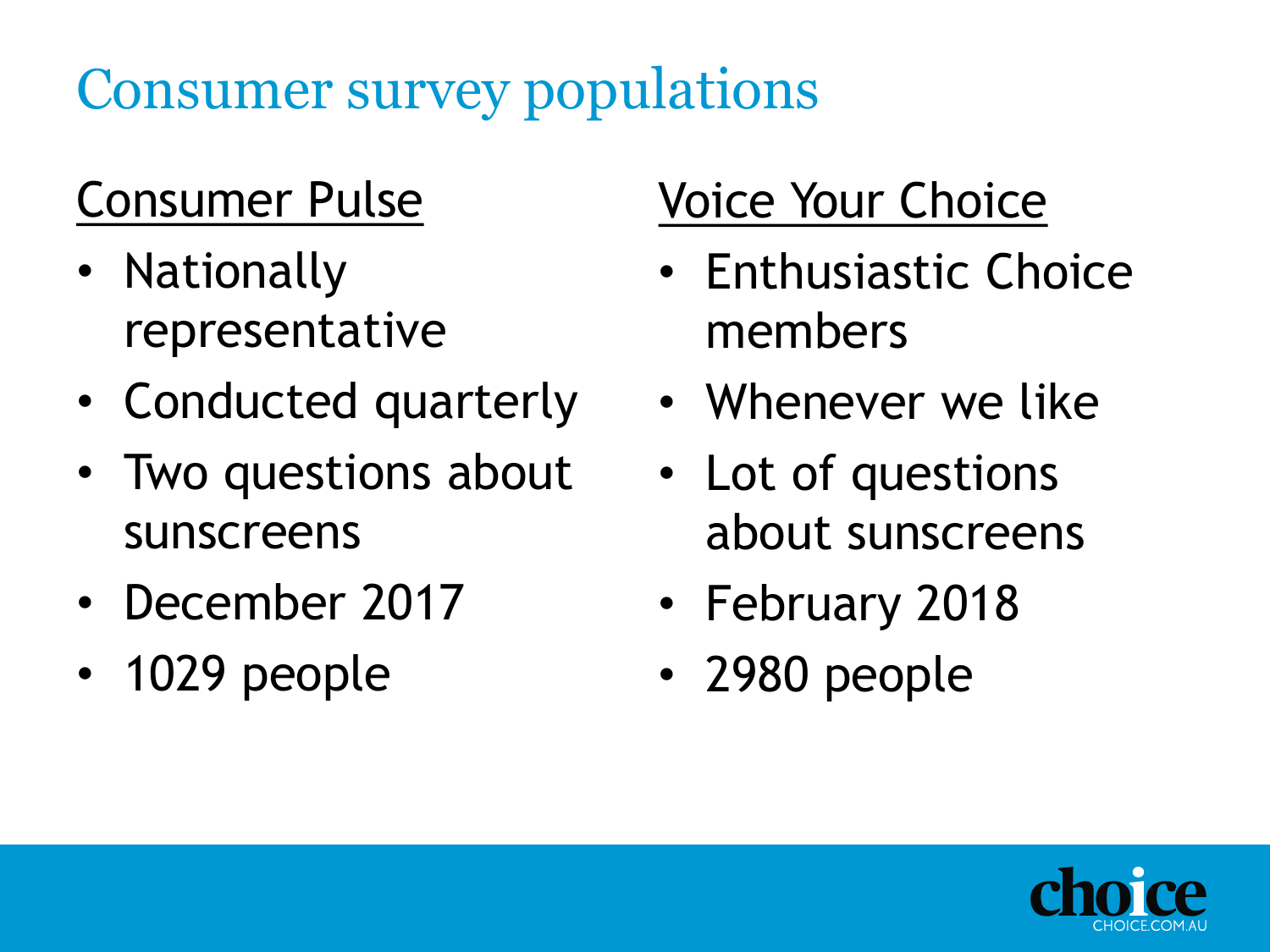#### **Voice Your Choice** members are *not* nationally representative

• More likely to be male



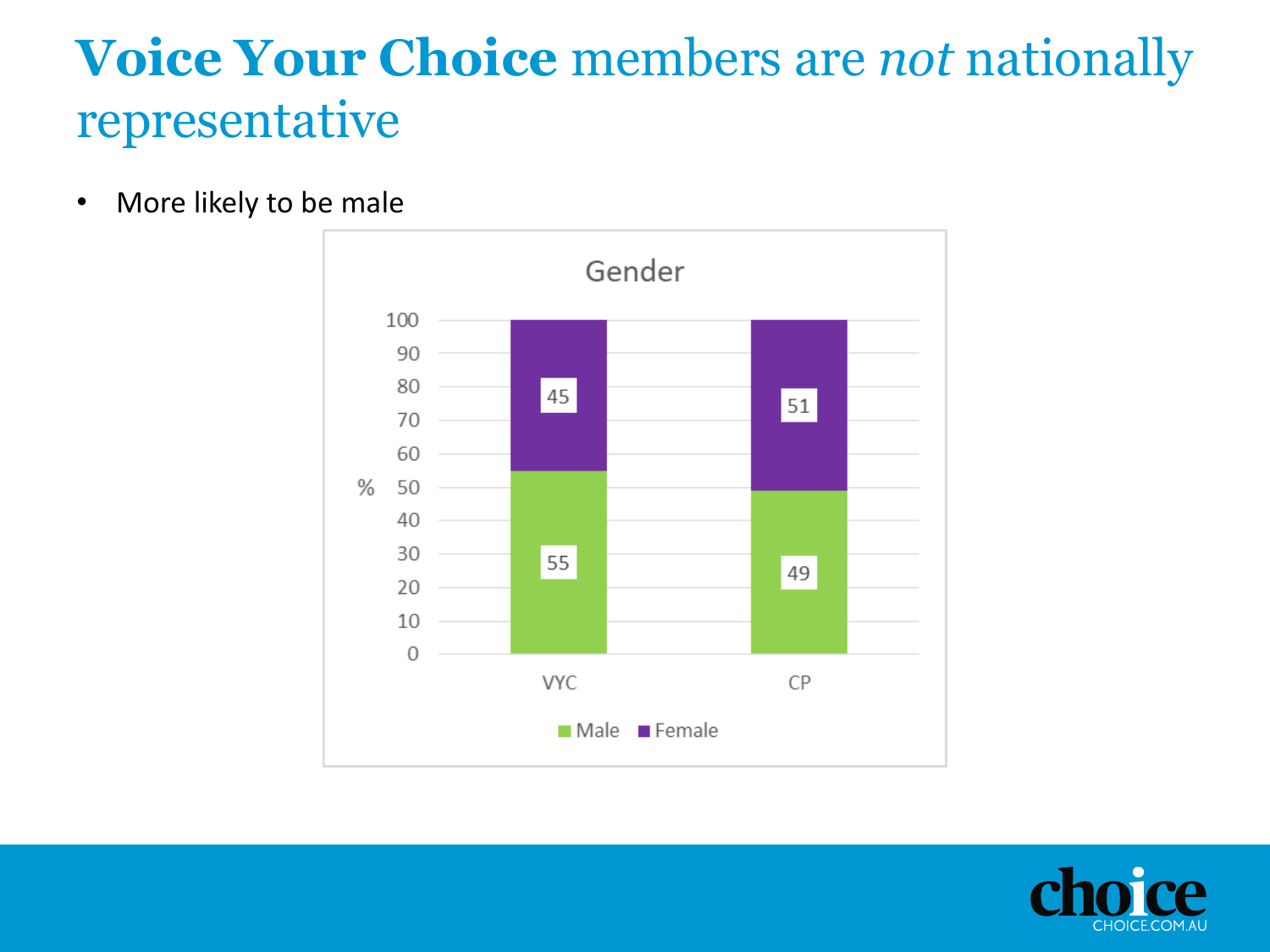#### **Voice Your Choice** members are *not* nationally representative

• Older



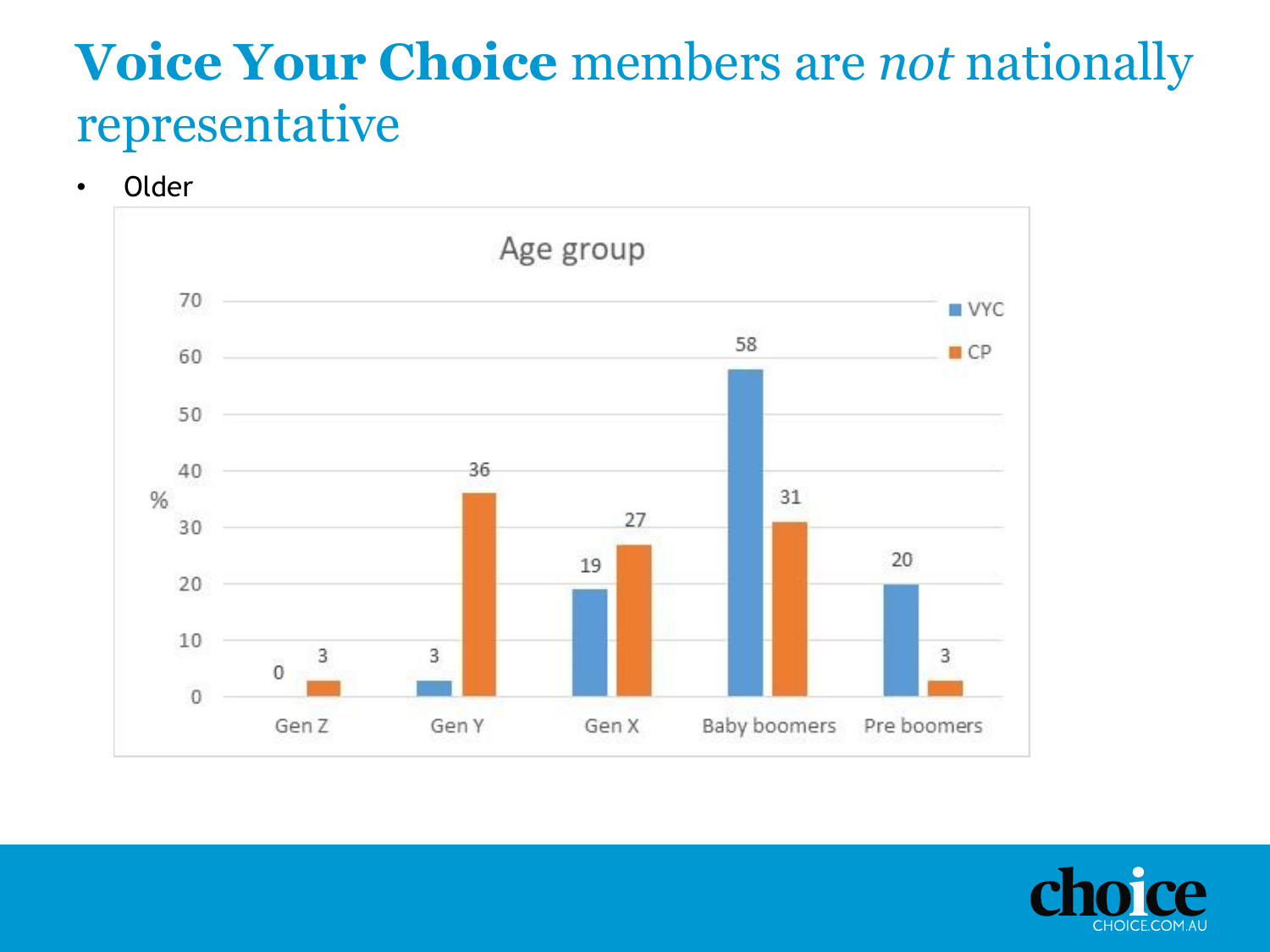#### **Voice Your Choice** members are *not* nationally representative

• Higher level of education



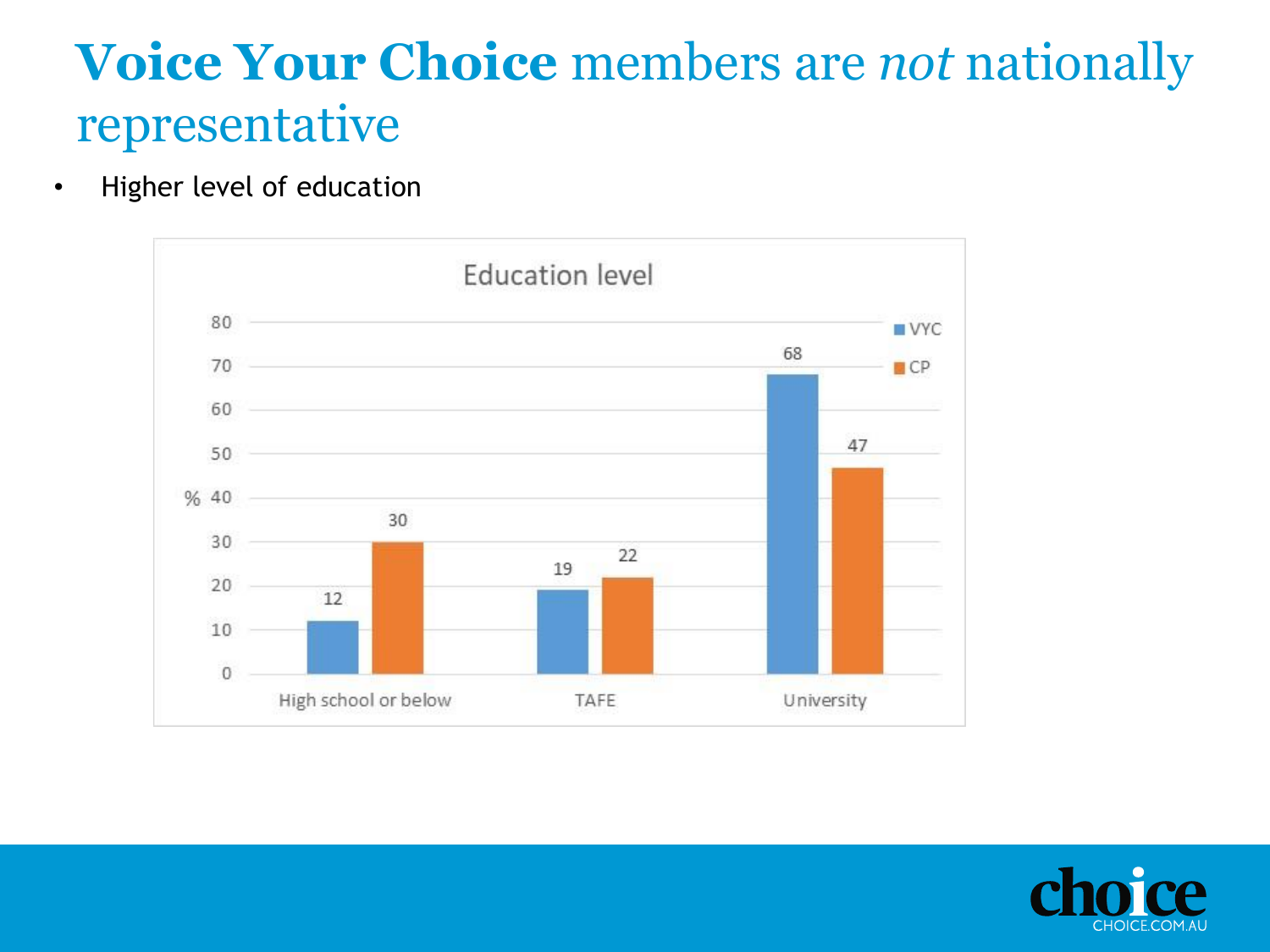#### Do you wear sunscreen when you'll be out in the sun?



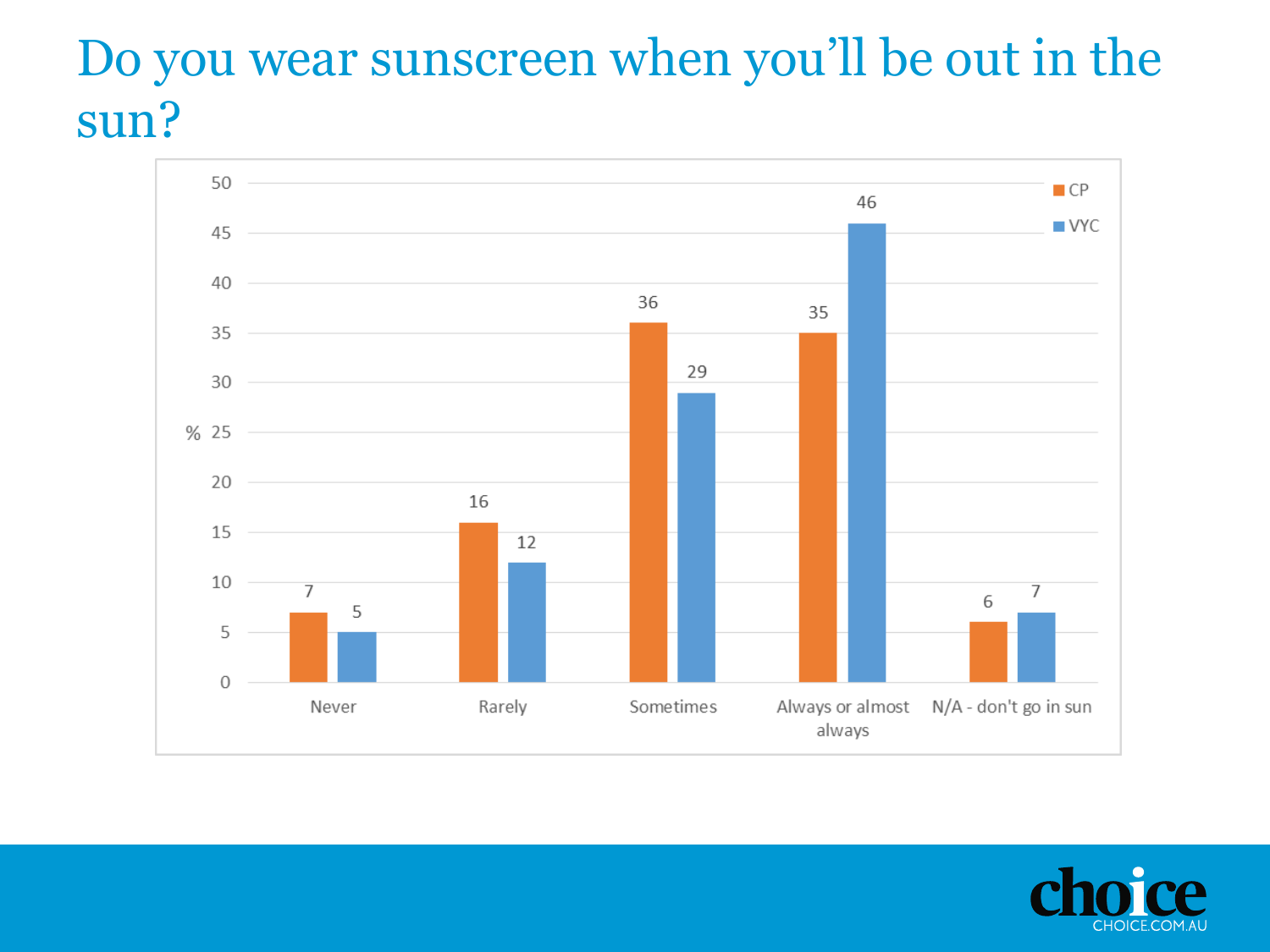#### Do you wear sunscreen when you'll be out in the sun?



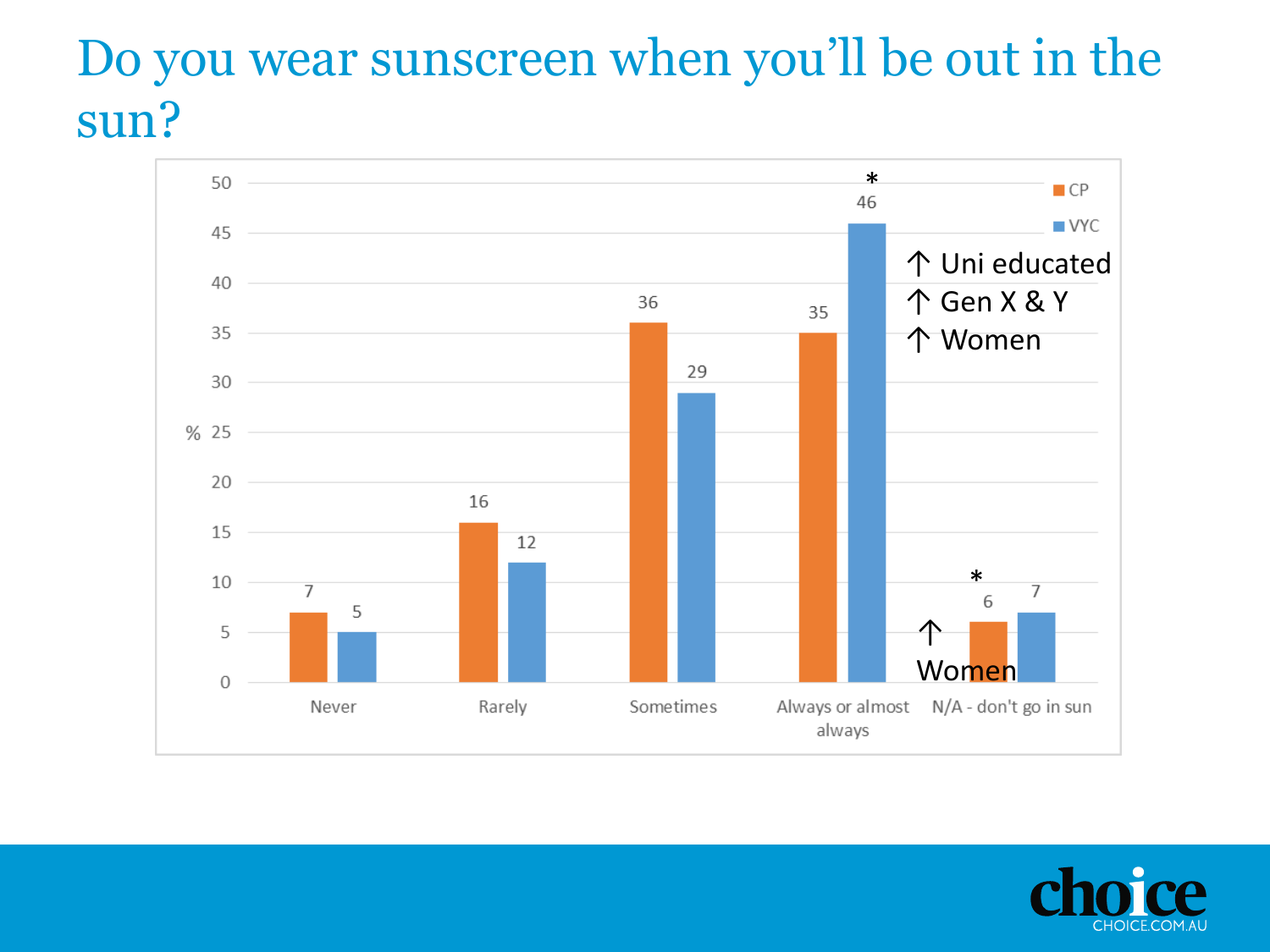# Why don't you wear sunscreen?\*



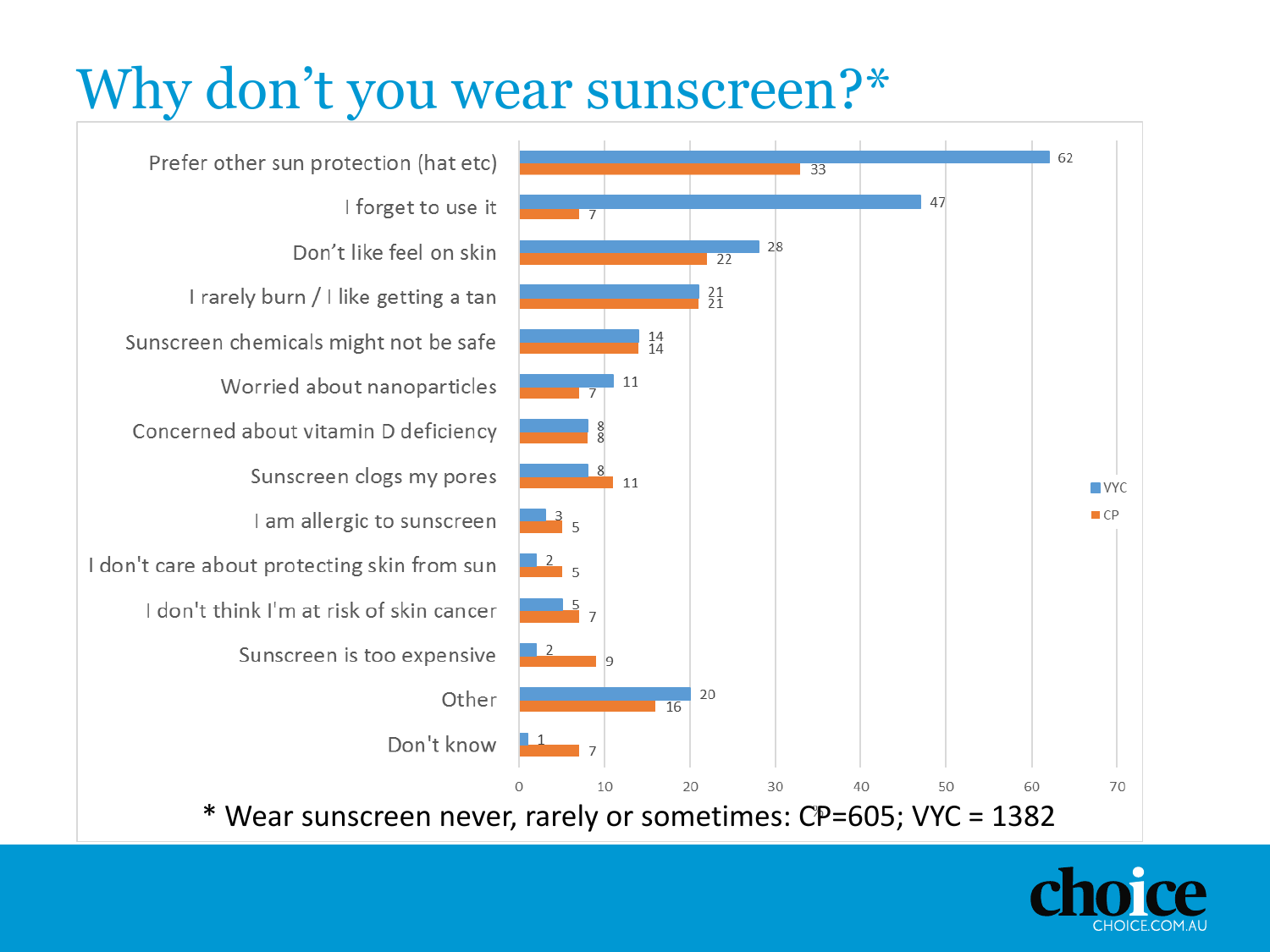#### Why don't you wear sunscreen? \*(VYC only)



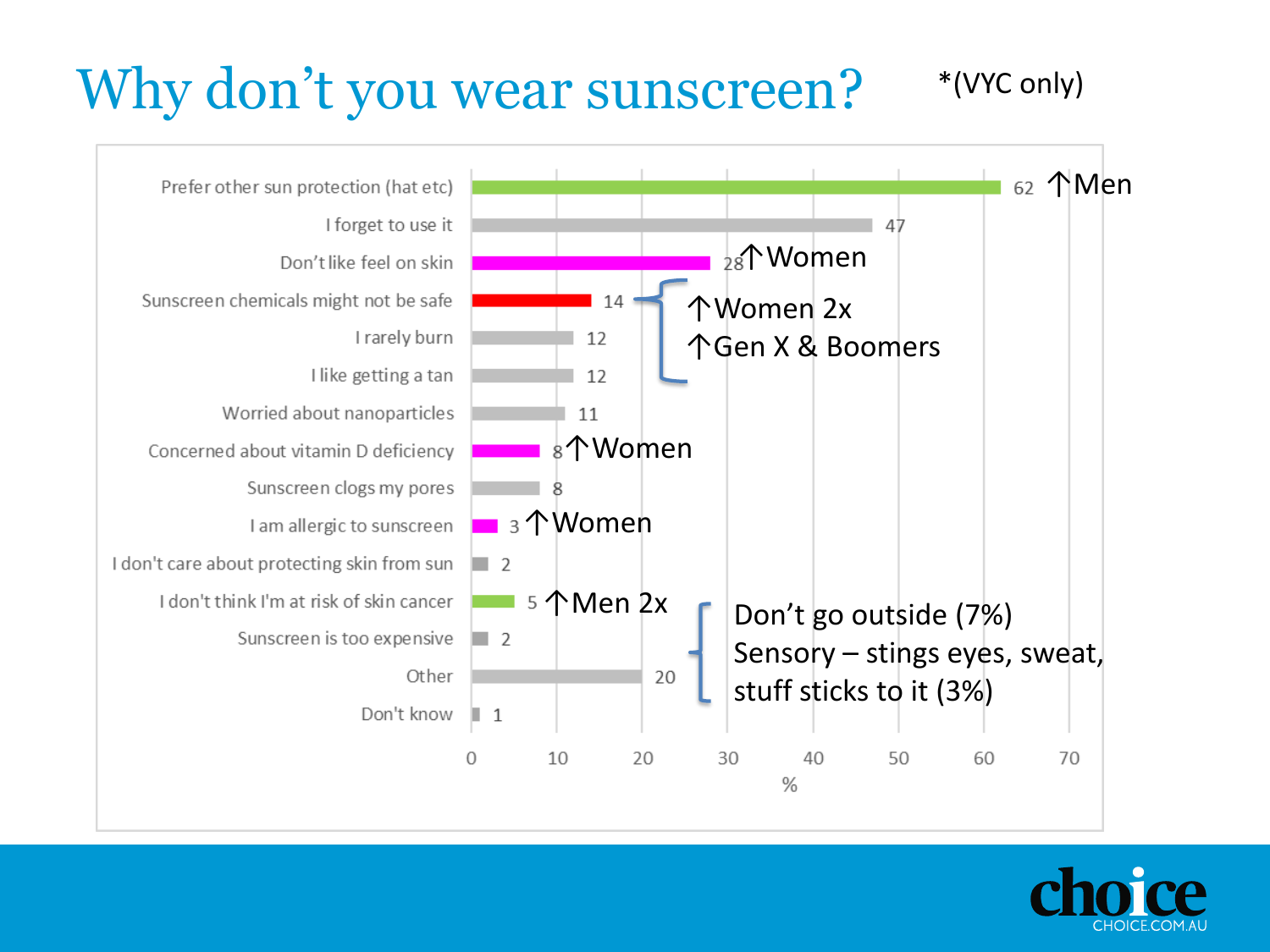# Is sunscreen safe to use regularly?

• A lot of uncertainty when it comes to babies and young children



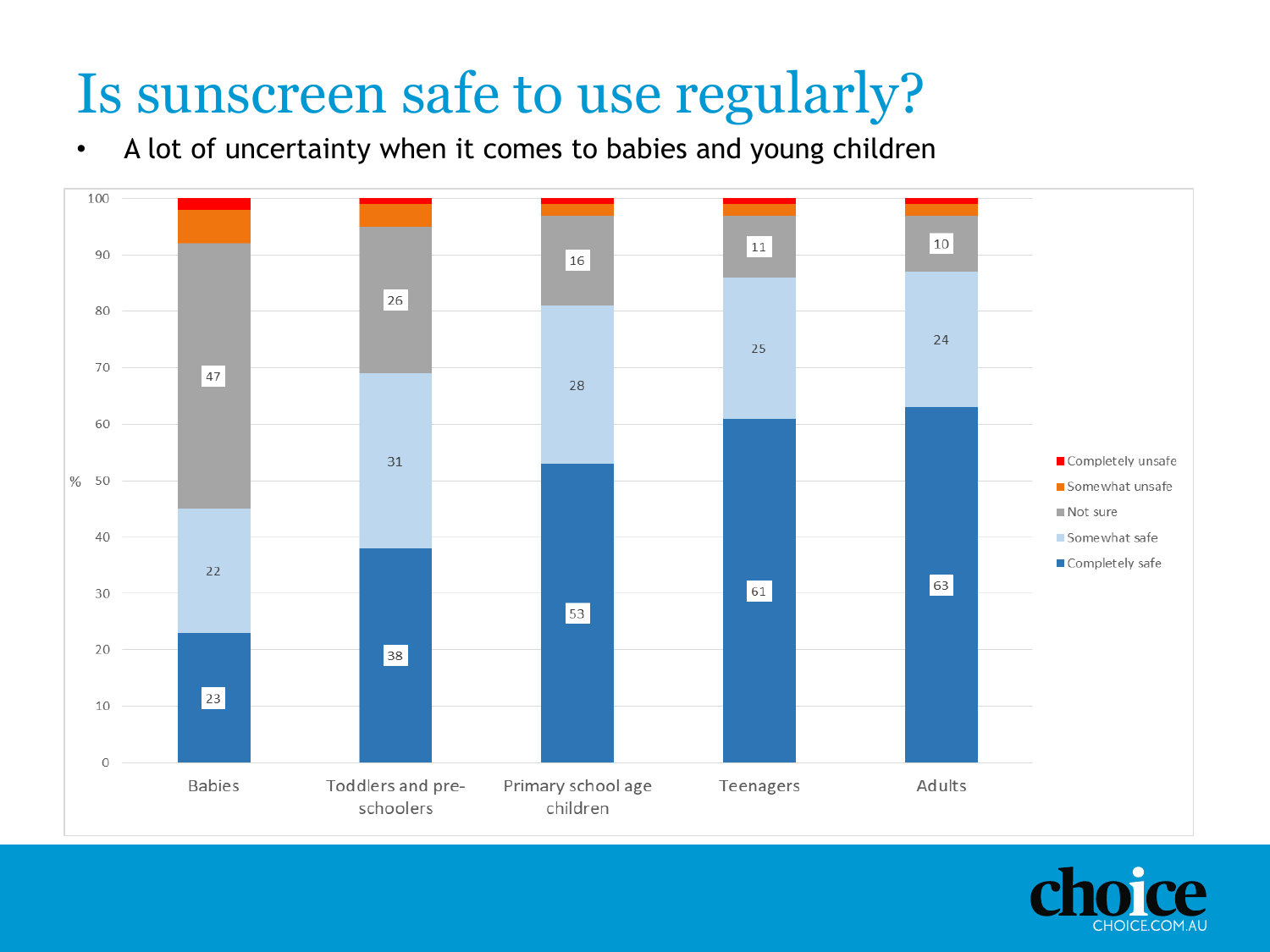### What are your concerns about safety?



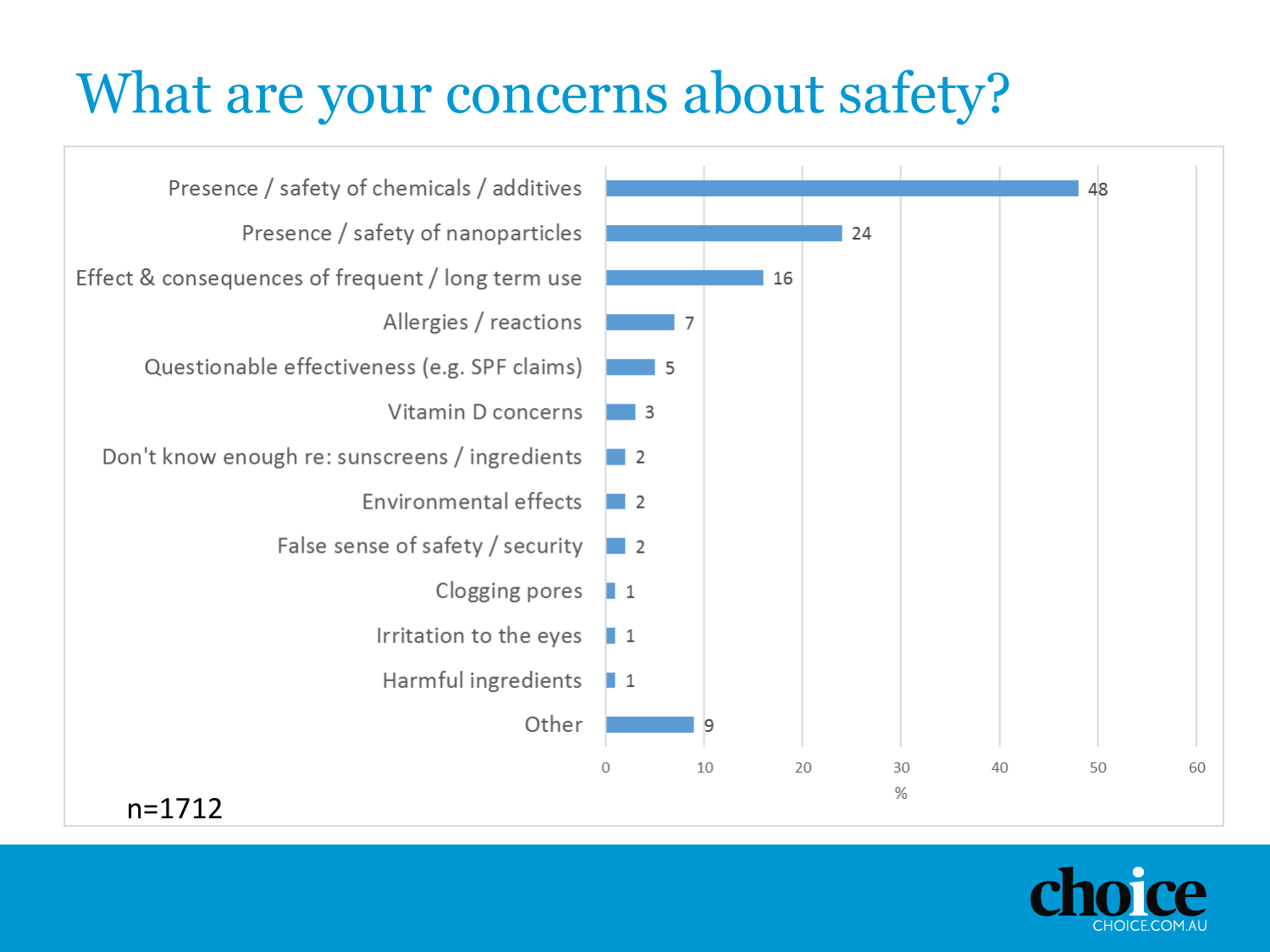## What are the negatives of sunscreen?



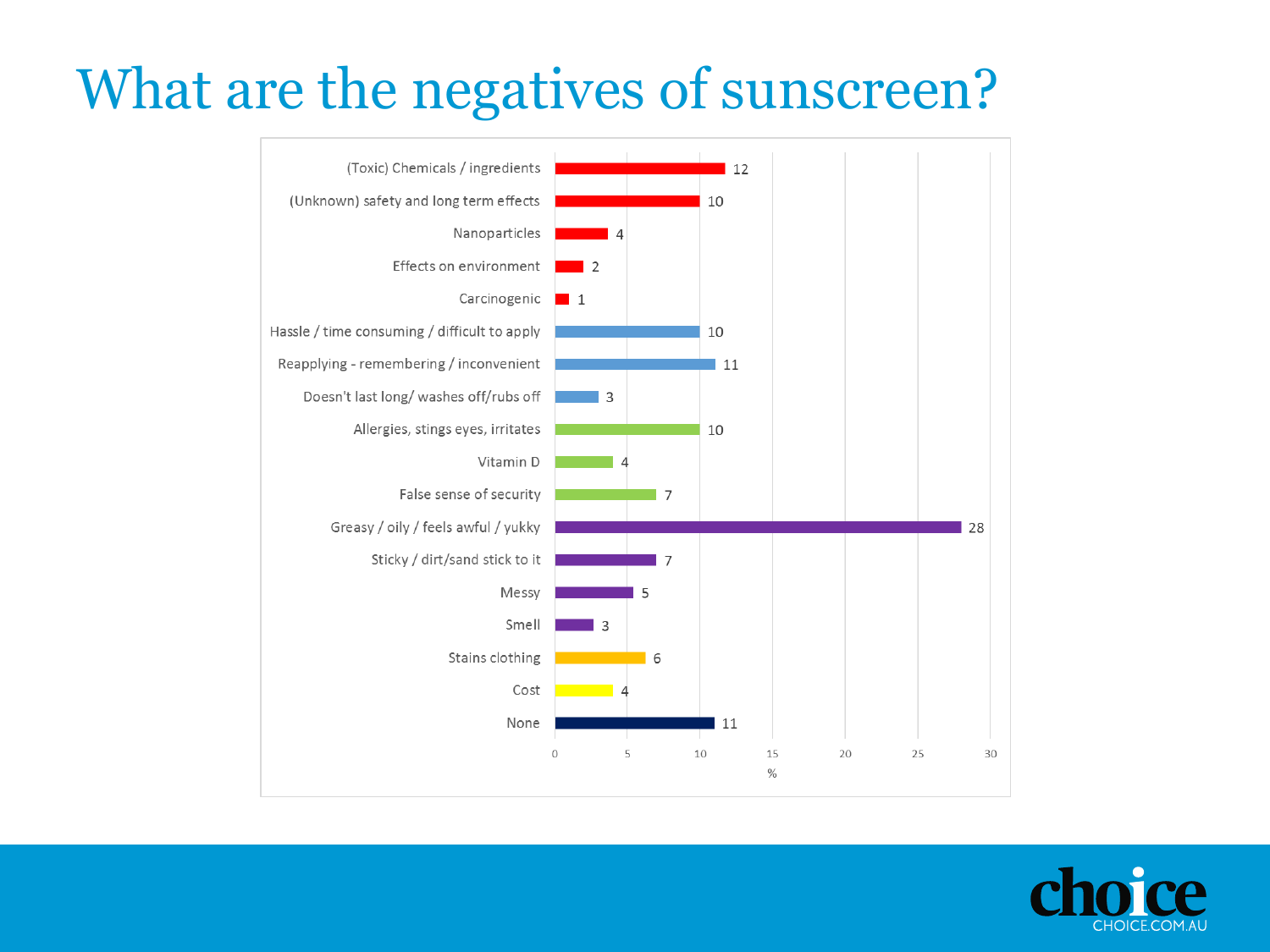- Main reasons for not using sunscreen:
	- forget to put it on
	- prefer other methods of sun protection

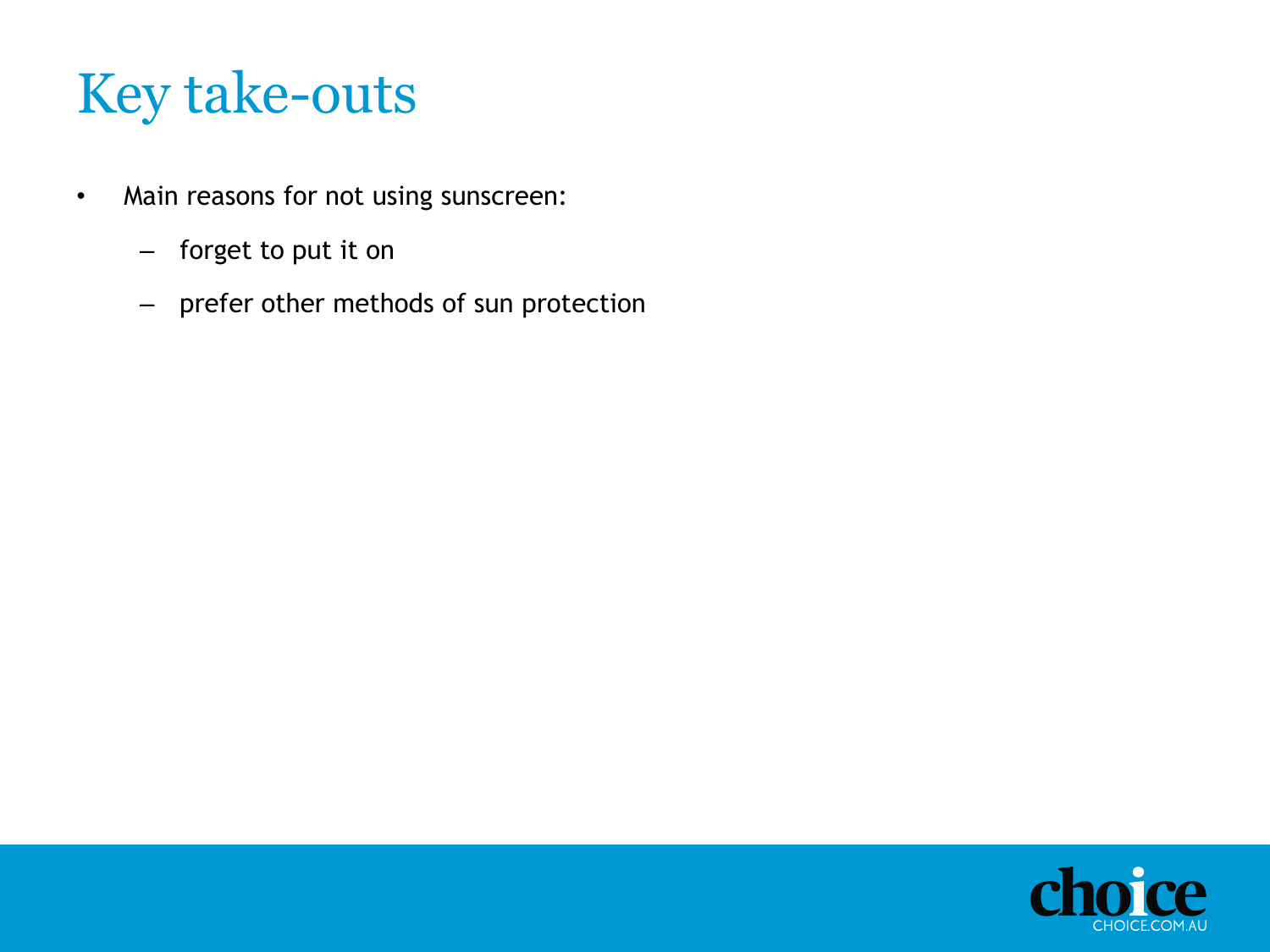- Main reasons for not using sunscreen:
	- forget to put it on
	- prefer other methods of sun protection
- Main negative: how it feels on the skin "greasy".
	- approx. 25% avoid sunscreen due to feel.

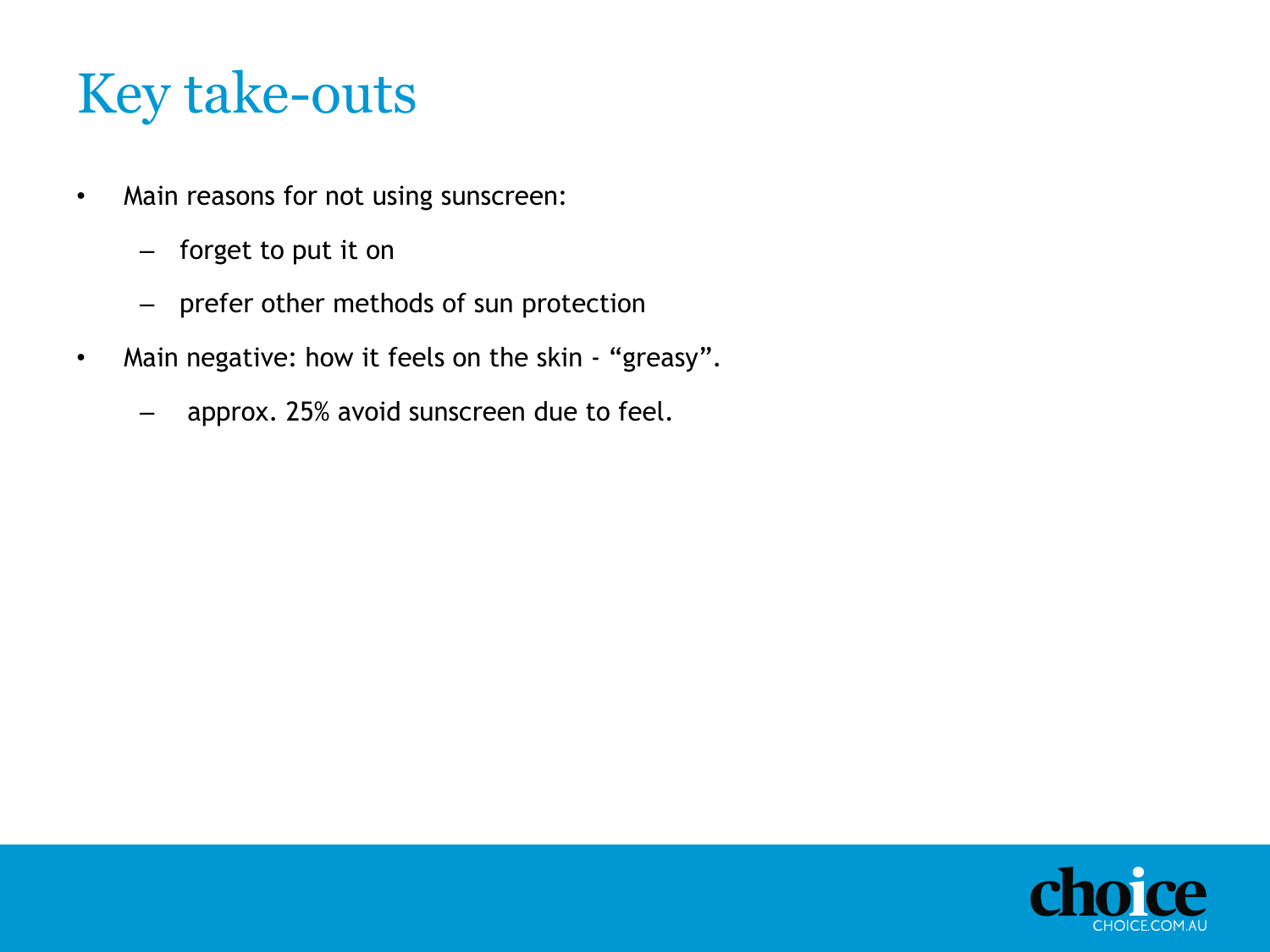- Main reasons for not using sunscreen:
	- forget to put it on
	- prefer other methods of sun protection
- Main negative: how it feels on the skin "greasy".
	- approx. 25% avoid sunscreen due to feel.
- Fear about "chemicals" and nanoparticles barrier for some.

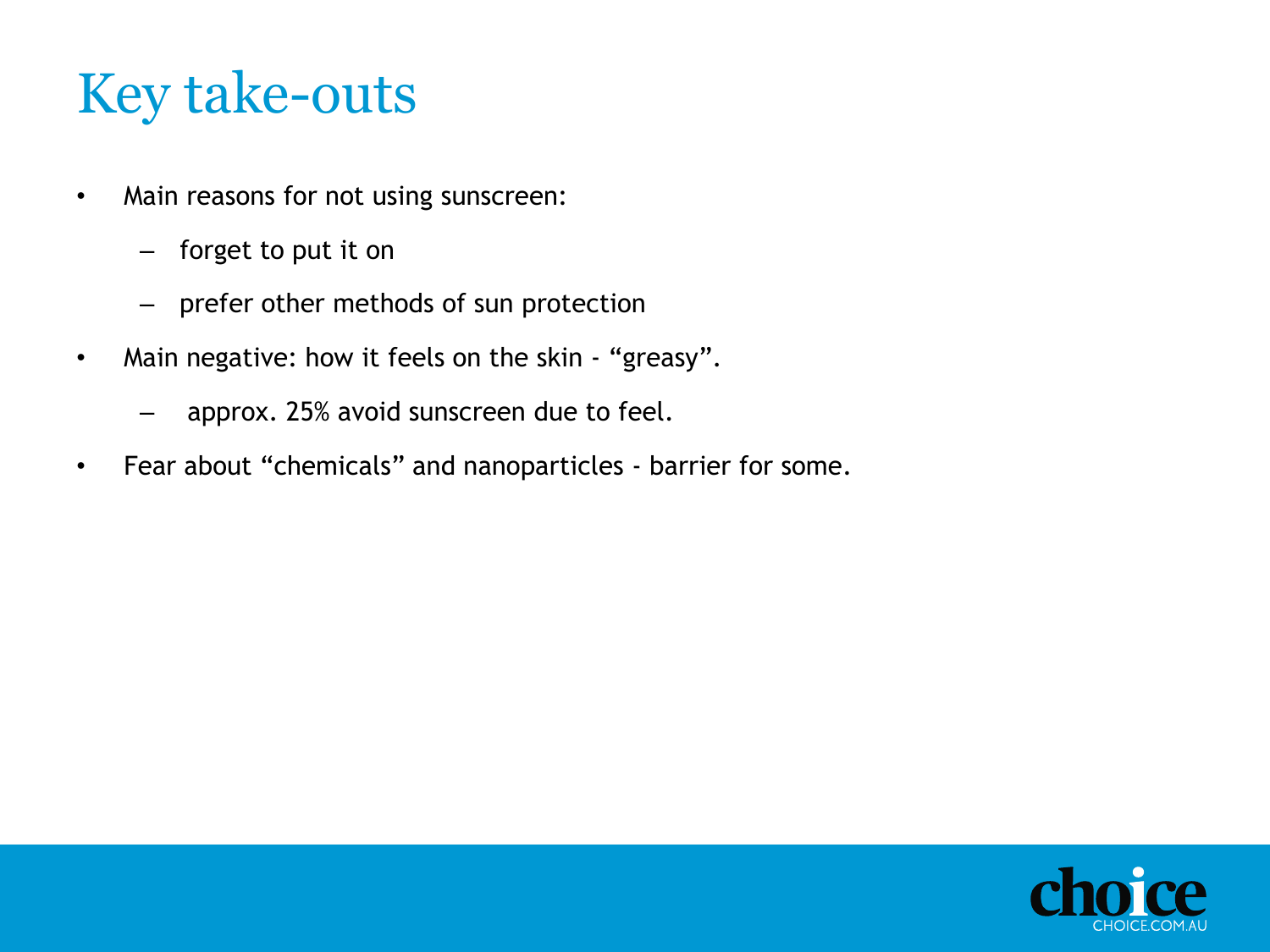- Main reasons for not using sunscreen:
	- forget to put it on
	- prefer other methods of sun protection
- Main negative: how it feels on the skin "greasy".
	- approx. 25% avoid sunscreen due to feel.
- Fear about "chemicals" and nanoparticles barrier for some.
- Application inconvenient, time consuming and messy.
- Reapplying hassle when out, remember to do it, uncertain when needed,
- Annoying that it washes off and doesn't last all day.

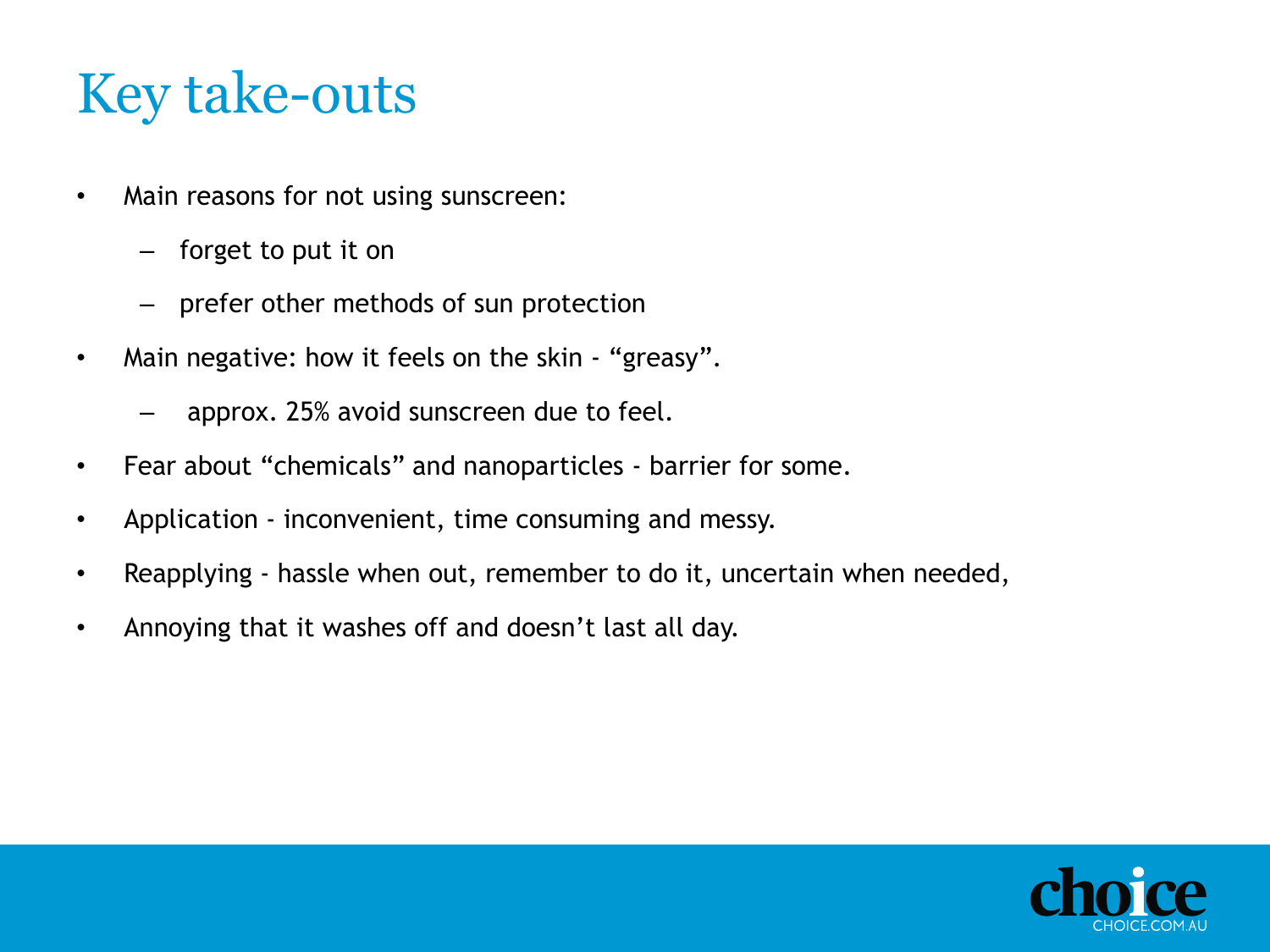- Main reasons for not using sunscreen:
	- forget to put it on
	- prefer other methods of sun protection
- Main negative: how it feels on the skin "greasy".
	- approx. 25% avoid sunscreen due to feel.
- Fear about "chemicals" and nanoparticles barrier for some.
- Application inconvenient, time consuming and messy.
- Reapplying hassle when out, remember to do it, uncertain when needed,
- Annoying that it washes off and doesn't last all day.
- Concern false sense of security (for other people).
- Concern long term effects of using sunscreen regularly.
- Concern vitamin D deficiency.

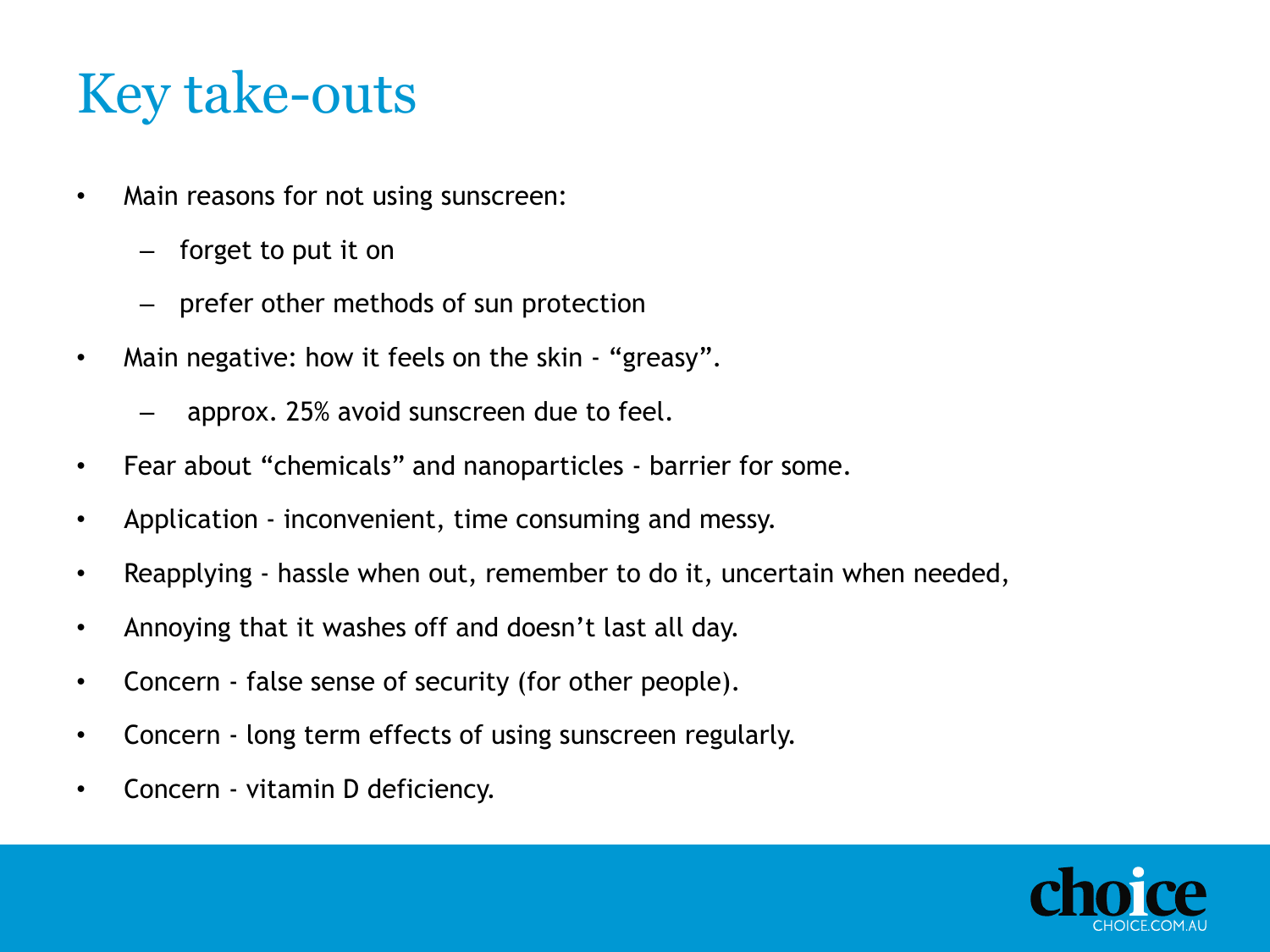- Main reasons for not using sunscreen:
	- forget to put it on
	- prefer other methods of sun protection
- Main negative: how it feels on the skin "greasy".
	- approx. 25% avoid sunscreen due to feel.
- Fear about "chemicals" and nanoparticles barrier for some.
- Application inconvenient, time consuming and messy.
- Reapplying hassle when out, remember to do it, uncertain when needed,
- Annoying that it washes off and doesn't last all day.
- Concern false sense of security (for other people).
- Concern long term effects of using sunscreen regularly.
- Concern vitamin D deficiency.
- Uncertainty safety of regular use on babies and small children.

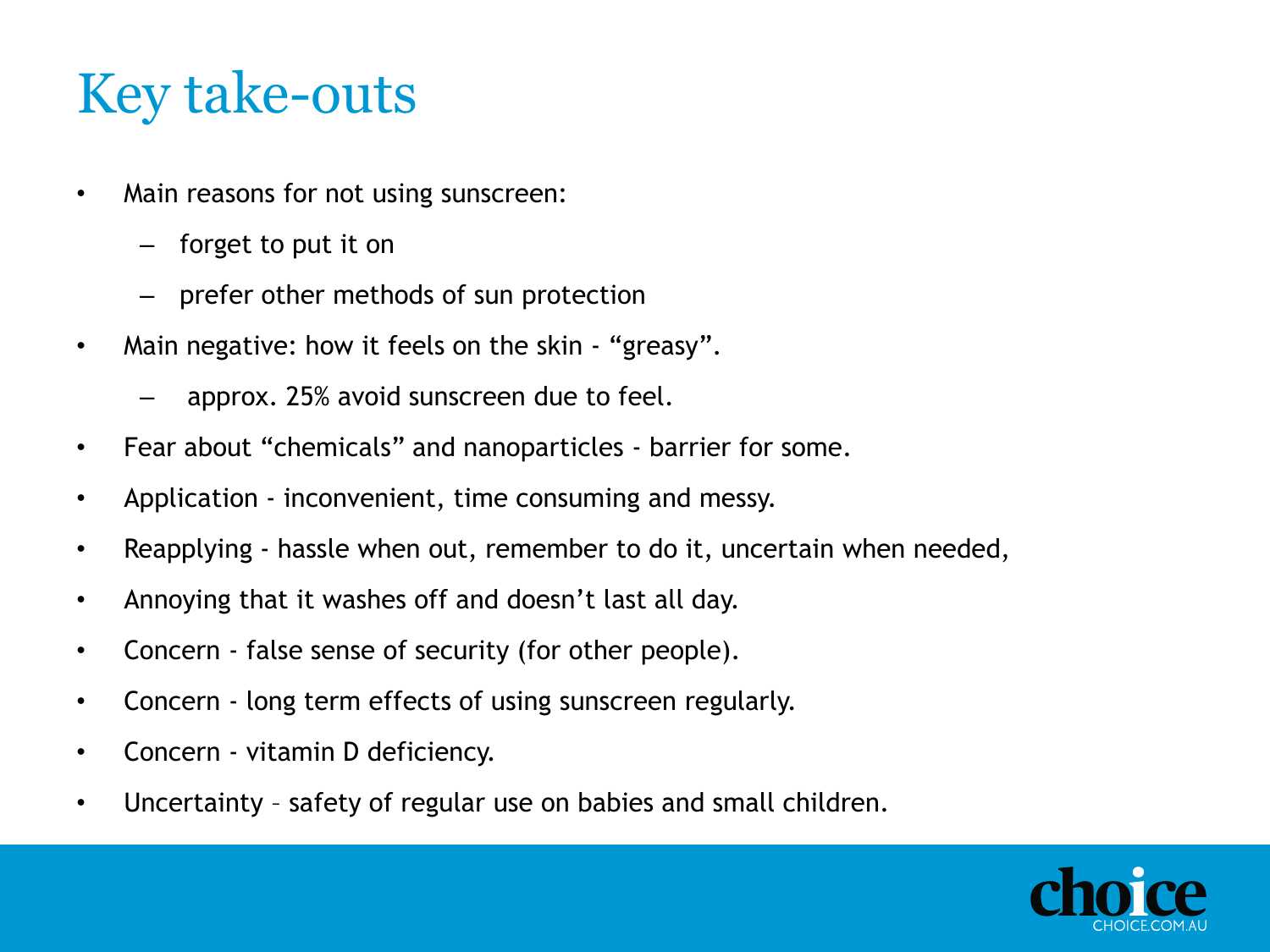# In their words…

"Hard to tell what is a good or bad sunscreen - do the labels tell the truth?"

"**my dog licks it off and that worries me"**

"**A BIT GIRLY**"

**"It smells and feels disgusting."**

> not good for fishing as it gets on the bait and turns the fish off!!

> > "greasy and yukkie"

"It's a pain in the arse to apply. It has a greasy feel that I dislike and stays around for hours after its no longer effective. It gets in my little girls hair and makes it look dirty and greasy. It burns my eyes if sweat or water washes it in. It only lasts for a few hours. It's not immediately effective. It's not 100% effective. Companies like XXXX seem to feel they can put whatever they want on their packaging - lying about the level of protection - risking our lives. I dislike the fact that it is so necessary in Australia (and NZ) our sun is very harsh thanks to ozone layer damage in our hemisphere."